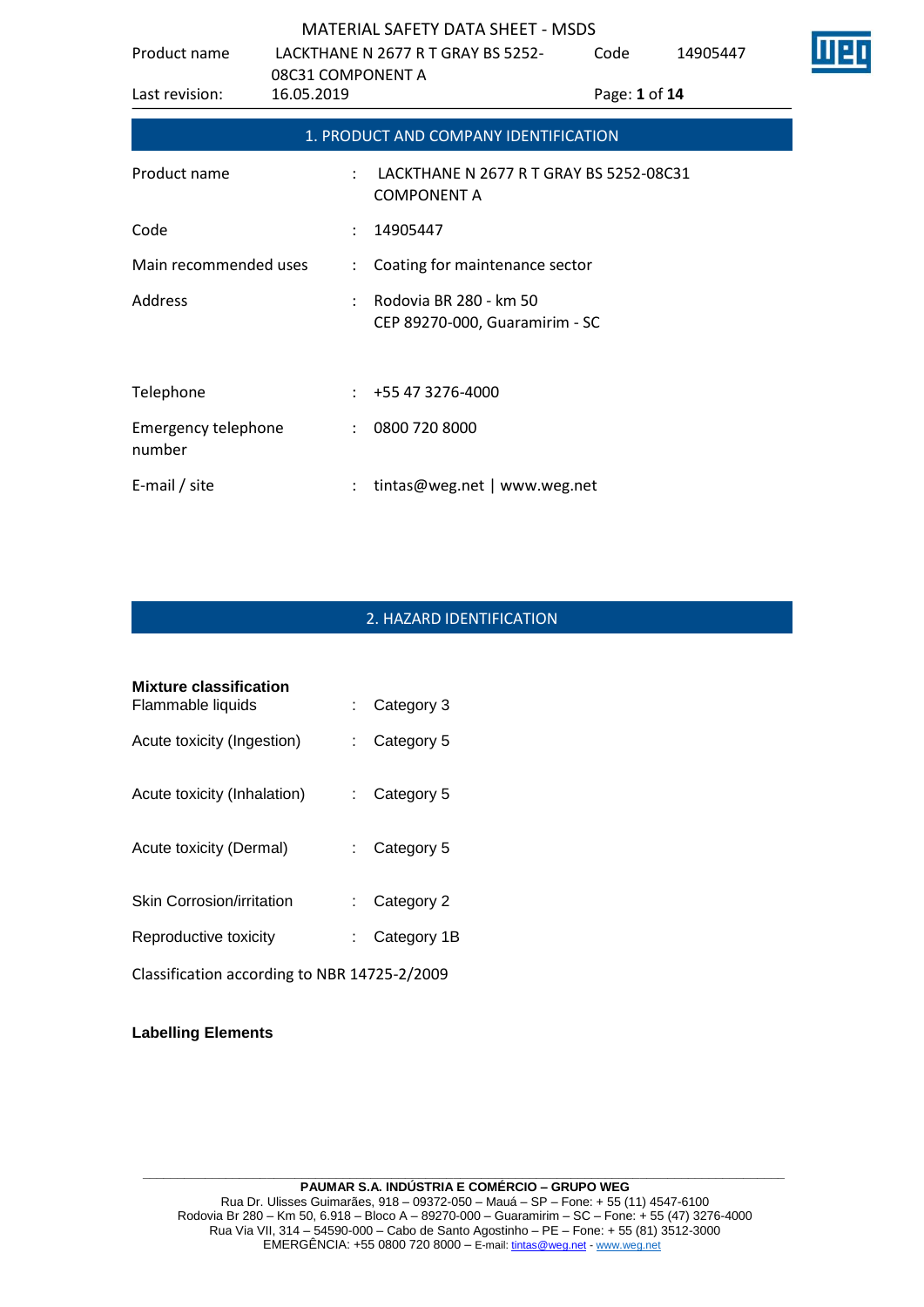| Product name           | <b>MATERIAL SAFETY DATA SHEET - MSDS</b><br>LACKTHANE N 2677 R T GRAY BS 5252-                                                                                                                                                           | Code          | 14905447 |  |
|------------------------|------------------------------------------------------------------------------------------------------------------------------------------------------------------------------------------------------------------------------------------|---------------|----------|--|
| Last revision:         | 08C31 COMPONENT A<br>16.05.2019                                                                                                                                                                                                          | Page: 2 of 14 |          |  |
|                        |                                                                                                                                                                                                                                          |               |          |  |
| <b>Warning phrase</b>  | Danger                                                                                                                                                                                                                                   |               |          |  |
| <b>Hazard phrases</b>  | H226 Flammable liquid and vapour.<br>H303 May be harmful if swallowed.<br>H333 May be harmful if inhaled.<br>H313 May be harmful in contact with skin.<br>H315 Causes skin irritation.<br>H360 May damage fertility or the unborn child. |               |          |  |
| <b>Caution Phrases</b> | <b>Prevention:</b>                                                                                                                                                                                                                       |               |          |  |
|                        | P201 Obtain special instructions before use.                                                                                                                                                                                             |               |          |  |
|                        | P202 Do not handle until all safety precautions have been read<br>and understood.                                                                                                                                                        |               |          |  |
|                        | P210 Keep away from heat, hot surfaces, sparks, open flames<br>and other ignition sources. No smoking.                                                                                                                                   |               |          |  |
|                        | P233 Keep container tightly closed.                                                                                                                                                                                                      |               |          |  |
|                        | P240 Ground/bond container and receiving equipment.                                                                                                                                                                                      |               |          |  |
|                        | <b>Reaction:</b><br>P303+P361+P353 IF ON SKIN (or hair): Take off immediately<br>all contaminated clothing. Rinse skin with water/shower.                                                                                                |               |          |  |
|                        | P304+P312 IF INHALED: Call a POISON CENTER or<br>doctor/physician if you feel unwell.                                                                                                                                                    |               |          |  |
|                        | P308+P313 IF exposed or concerned: Call a doctor.                                                                                                                                                                                        |               |          |  |
|                        | P362+P364 Take off contaminated clothing and wash it before<br>reuse.                                                                                                                                                                    |               |          |  |
|                        | P370+P378 In case of fire: Use as chapter 5 of MSDS to<br>extinguish.                                                                                                                                                                    |               |          |  |
|                        | Storage:<br>P403+P235 Store in a well ventilated place. Keep cool.                                                                                                                                                                       |               |          |  |
|                        | Treatmentand disposal of waste:<br>P501 Dispose of contents/container as chapter 13 of the<br>MSDS.                                                                                                                                      |               |          |  |
| <b>Other hazard</b>    | When heated above its flash point, this material will release<br>toxic vapors and flames, and can burn in open area if exposed<br>to an ignition source.                                                                                 |               |          |  |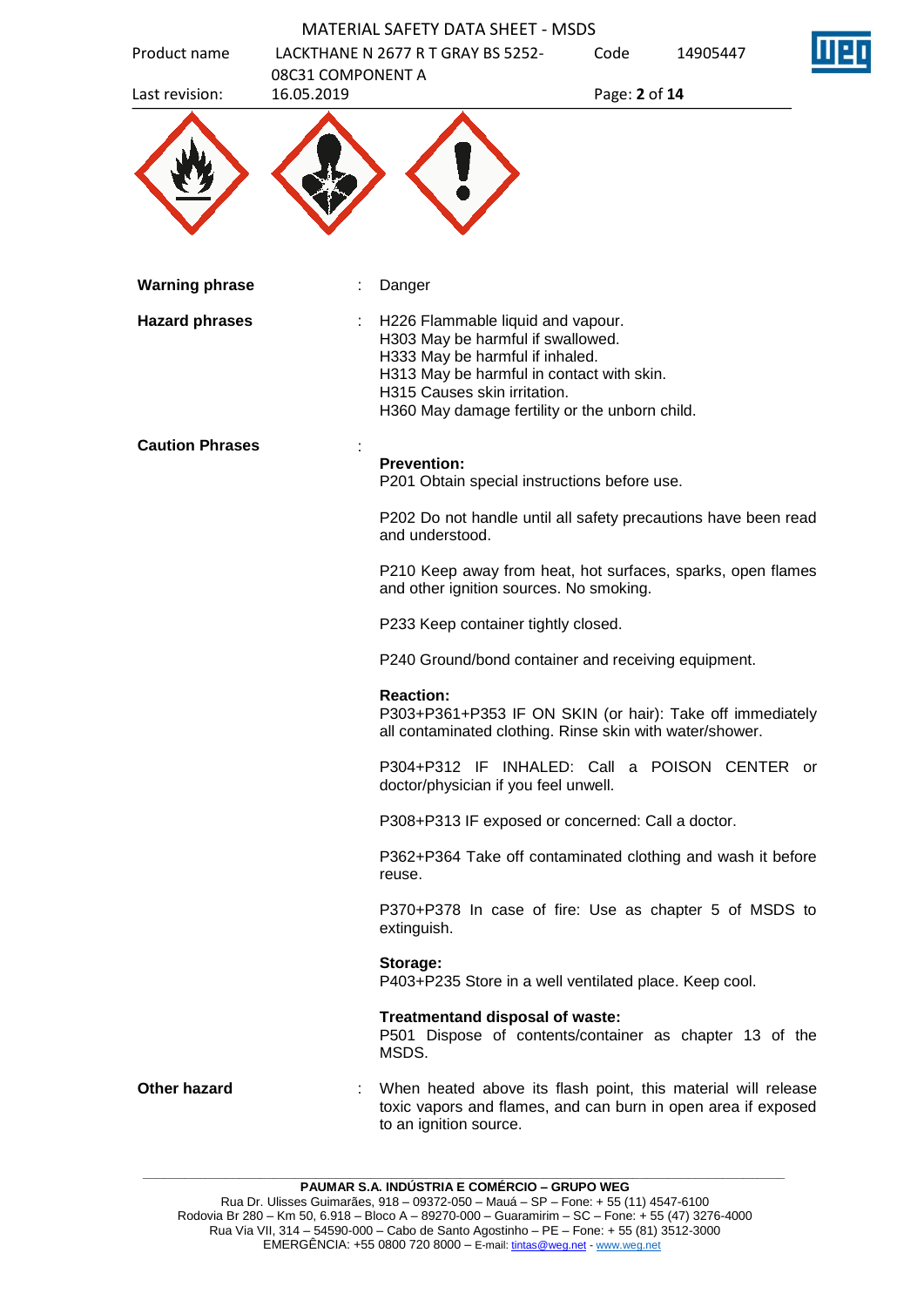|                | MATERIAL SAFETY DATA SHEET - MSDS  |                   |          |  |
|----------------|------------------------------------|-------------------|----------|--|
| Product name   | LACKTHANE N 2677 R T GRAY BS 5252- | Code              | 14905447 |  |
|                | 08C31 COMPONENT A                  |                   |          |  |
| Last revision: | 16.05.2019                         | Page: $3$ of $14$ |          |  |

## 3. COMPOSITION AND INFORMATION ABOUT THE INGRENDIENTS

## **Product type:** : : : : : Mixture

### **Ingrendients that contribute to danger:**

| Product name                               | CAS No.   | Risck classification                                                                                                                                                                                        | Concentration [%] |
|--------------------------------------------|-----------|-------------------------------------------------------------------------------------------------------------------------------------------------------------------------------------------------------------|-------------------|
| <b>GLYCOL ETHYL</b><br>ACETATE SOLVENT (N) | 111-15-9  | Flammable liquids,<br>Category 3<br>Reproductive toxicity,<br>Category 1B<br>Acute toxicity Ingestion,<br>Category 4<br>Acute toxicity Dermal,<br>Category 4<br>Acute toxicity<br>Inhalation,<br>Category 4 | $>= 5 - < 10$     |
| SOLVENT XYLENE (S)                         | 1330-20-7 | Flammable liquids,<br>Category 3<br>Acute toxicity Dermal,<br>Category 4<br>Acute toxicity<br>Inhalation,<br>Category 4<br>Skin Corrosion/irritation<br>Category 2                                          | $>= 5 - < 10$     |

## 4. FIRST AID MEASURES

| <b>Inhalation</b>            | : Take the victim to fresh air, keeping them rested and warm. If<br>breathing is irregular or has stopped, apply artificial<br>respiration. Do not give anything orally. Seek medical<br>assistance immediately, bringing the product label whenever<br>possible. |
|------------------------------|-------------------------------------------------------------------------------------------------------------------------------------------------------------------------------------------------------------------------------------------------------------------|
| <b>Contact with the skin</b> | : Remove the product with vegetal oil (cooking oil) and then<br>wash the skin thoroughly with plenty of water. Do not use<br>solvents or thinners. Seek medical attention in case of any<br>irritation or other symptoms.                                         |
| <b>Contact with the eyes</b> | : Remove contact lenses, if wearing any. Flush the eyes with<br>running water for at least 15 minutes, holding the eyelids<br>apart. Seek medical assistance immediately, bringing the<br>product label with you.                                                 |
| Ingestion                    | Do not provoke vomiting. Consult with a doctor immediately.                                                                                                                                                                                                       |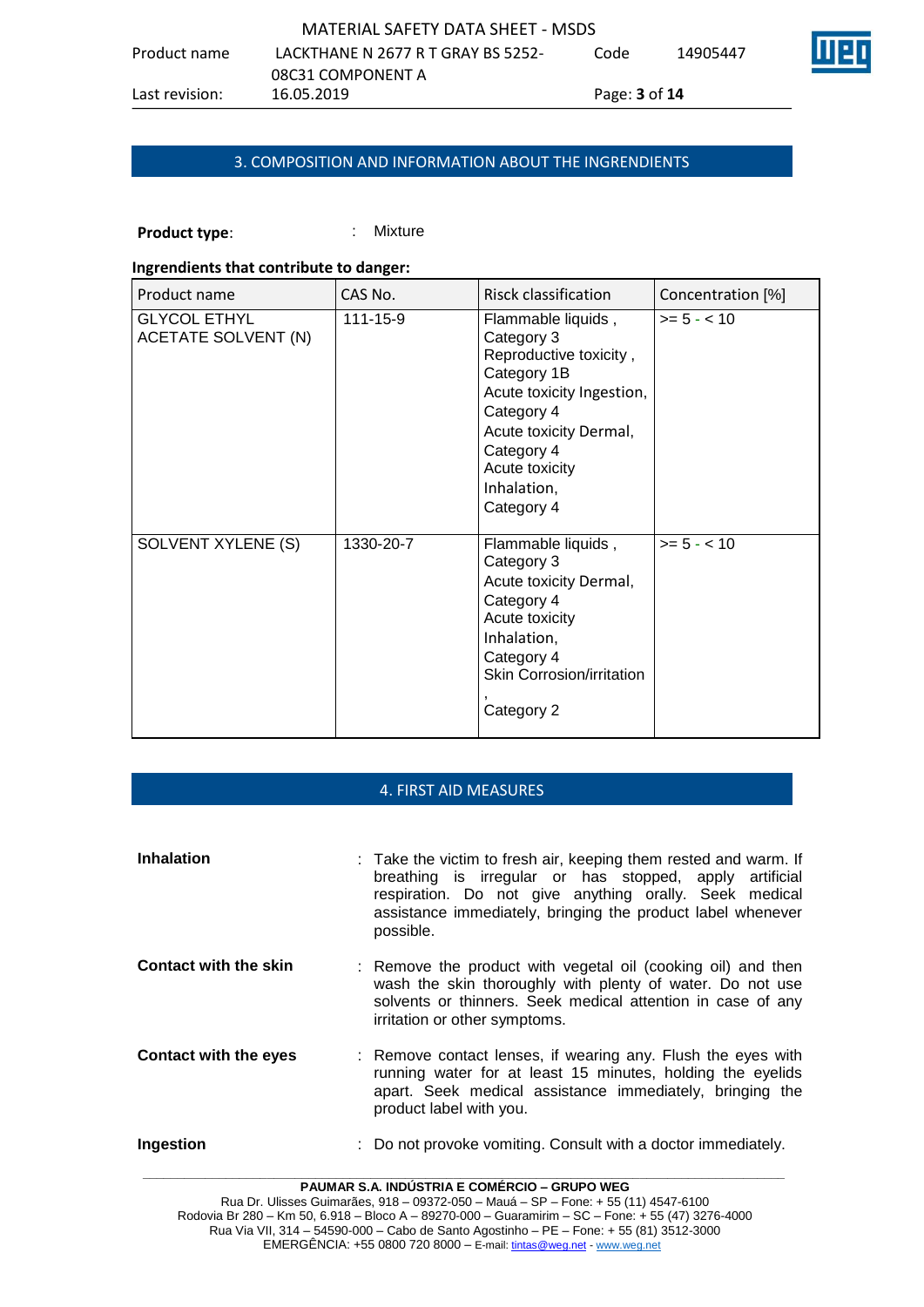|                                                                                                  |                   | <b>MATERIAL SAFETY DATA SHEET - MSDS</b>                                                                                                                                                                                                                                                                                                                                                                                                                                                                                                  |               |          |  |
|--------------------------------------------------------------------------------------------------|-------------------|-------------------------------------------------------------------------------------------------------------------------------------------------------------------------------------------------------------------------------------------------------------------------------------------------------------------------------------------------------------------------------------------------------------------------------------------------------------------------------------------------------------------------------------------|---------------|----------|--|
| Product name                                                                                     |                   | LACKTHANE N 2677 R T GRAY BS 5252-                                                                                                                                                                                                                                                                                                                                                                                                                                                                                                        | Code          | 14905447 |  |
|                                                                                                  | 08C31 COMPONENT A |                                                                                                                                                                                                                                                                                                                                                                                                                                                                                                                                           |               |          |  |
| Last revision:                                                                                   | 16.05.2019        |                                                                                                                                                                                                                                                                                                                                                                                                                                                                                                                                           | Page: 4 of 14 |          |  |
| <b>Most important symptoms</b><br>and effects, both acute and<br>delayed<br>Notes for the doctor |                   | : Headaches, dizziness, fatigue and in extreme cases, loss of<br>consciousness.<br>: Treat symptomatically. Do not induce vomiting because of risk<br>of aspiration of gastric contents into the lungs. Gastric lavage<br>is recommended when the patient ingests large quantities,<br>more than 5ml of the substance in its pure form. The toxic<br>potential of the quantity consumed must be evaluated in<br>relation to the risk of aspiration during gastric lavage.<br>Activated coal in solution could be useful. However, in some |               |          |  |

## 5. FIRE-FIGHTING MEASURES

cases the coal induces vomiting.

| <b>Suitable extinguishing</b><br>methods                      | : Water in mist form<br>Carbon dioxide (CO2)<br>Foam alcohol resistent<br>Dry chemical powder                                                                                                                                                                                                                                                                                                                                                                                                                                                                                                                                                                                                                               |
|---------------------------------------------------------------|-----------------------------------------------------------------------------------------------------------------------------------------------------------------------------------------------------------------------------------------------------------------------------------------------------------------------------------------------------------------------------------------------------------------------------------------------------------------------------------------------------------------------------------------------------------------------------------------------------------------------------------------------------------------------------------------------------------------------------|
| <b>Extinguishing methods not</b><br>÷<br>recommended          | Direct water jet.                                                                                                                                                                                                                                                                                                                                                                                                                                                                                                                                                                                                                                                                                                           |
| <b>Specific dangers</b>                                       | : Flammable liquid and vapour. Dangerous when exposed to<br>heat or ignition source. Exposed packaging to the fire may<br>rupture due to the increased pressure with risk of a<br>subsequent explosion. The vapours are havier than the air<br>and spread close to the ground and it can move to the ignition<br>source and provoke fire or backspace of the flames. Avoid the<br>accumulation of vapours in depressions on the ground,<br>manholes, basement etc. The vapours and/or the particles<br>finely divided (spray) may form explosive mixtures with the air.<br>In case of burning of the product, it forms carbon and nitrogen<br>compounds. The inhalation of these subproducts may cause<br>damage to health. |
| <b>Protective measures of the</b><br>÷<br>fire fighting team. | The personnel involved in firefighting should wear self<br>contained breathing apparatus with positive pressure and full<br>protection clothes.                                                                                                                                                                                                                                                                                                                                                                                                                                                                                                                                                                             |
| <b>Specific methods</b>                                       | Evacuate and isolate the area. Approach from fire with wind at<br>your back. Fight the fire to a secure distance. Remove the<br>packaging of the product from the fire area if this can be made<br>with safety. Chill sideways with water in form of fog all the<br>closed packaging near the fire. Avoid that the resulting water<br>from fire fighting reaches drains or waterways. Use dikes to<br>contain this water and eliminate it according to environmental<br>regulations.                                                                                                                                                                                                                                        |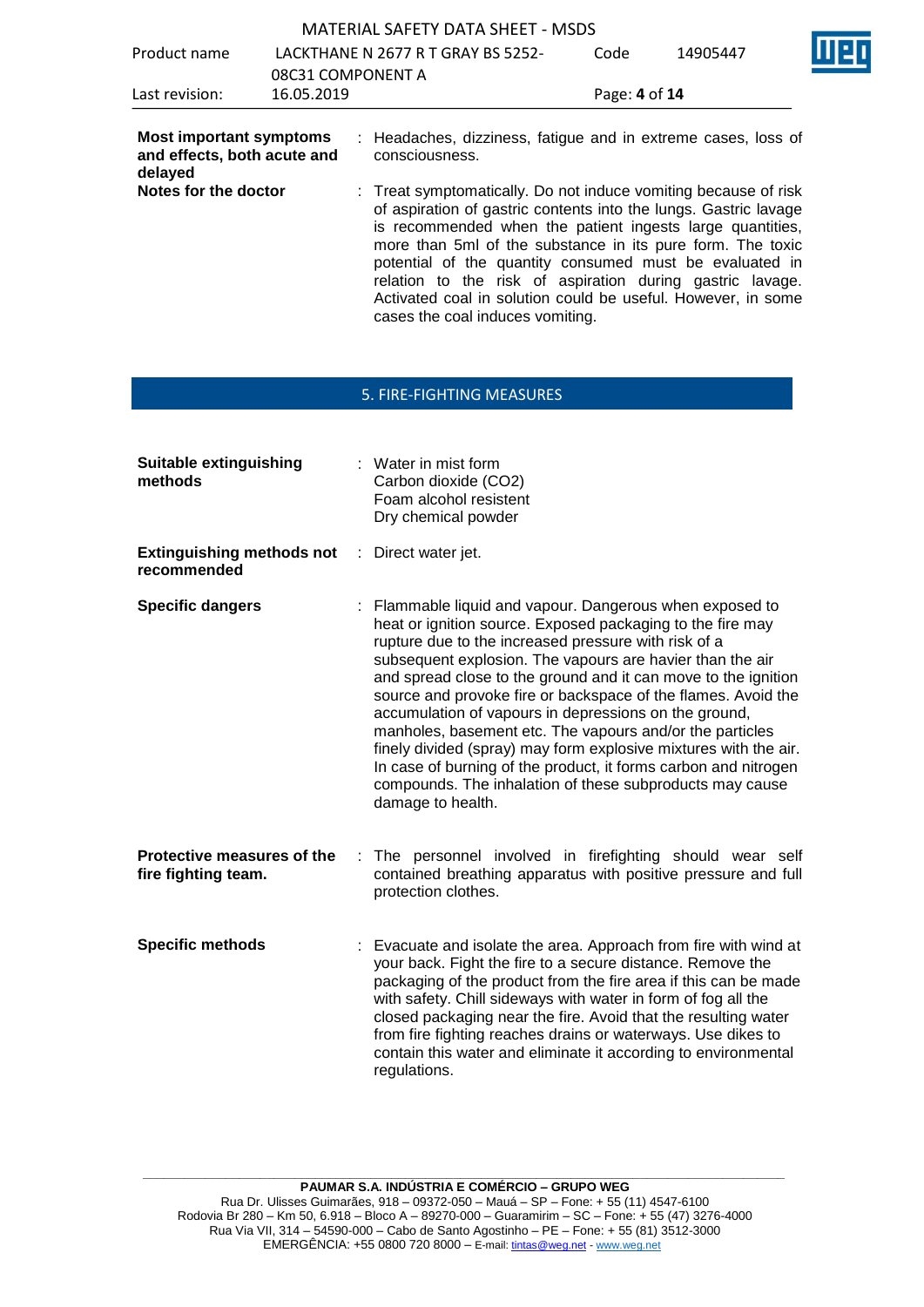Product name LACKTHANE N 2677 R T GRAY BS 5252- 08C31 COMPONENT A<br>16.05.2019 Last revision: 16.05.2019 Page: **5** of **14**

Code 14905447



6. SPILL / LEAK CONTROL PROCEDURES

#### **Personal precautions, protective equipment and emergency procedures**

| For the emergency service<br>t.<br>staff                | If specialized clothing is needed to combat the leak/spillage,<br>Section 8 should be consulted. All precautions described in<br>the following section must be followed.                                                                                                                                                                                                                                                                                                                                                                                                                                                                                                                                                                                                             |
|---------------------------------------------------------|--------------------------------------------------------------------------------------------------------------------------------------------------------------------------------------------------------------------------------------------------------------------------------------------------------------------------------------------------------------------------------------------------------------------------------------------------------------------------------------------------------------------------------------------------------------------------------------------------------------------------------------------------------------------------------------------------------------------------------------------------------------------------------------|
| For staff who are not part<br>of the emergency services | : No action should be taken that may generate danger to<br>people without adequate training and<br>qualifications. Understand the dangers of leaked/spilled<br>products. Use appropriate personal protective equipment -<br>see section 8. Evacuate surrounding areas. Isolate area and<br>keep onlookers away. Do not touch or walk through spilled<br>material. Eliminate all sources of ignition. Avoid breathing<br>vapor or mist. Provide adequate ventilation if possible. Wear<br>appropriate respiratory mask when ventilation is inadequate.In<br>accordance with characteristics of the location and/or area<br>and in relation to the amount of spilled/leaked product,<br>additional emergency measures may be taken under the<br>supervision of a trained professional. |
| <b>Environmental precautions</b>                        | Prevent the product or the water used in the service reaches<br>waterways,<br>channels, drains, or galleries. In case of significant spill, retain<br>spi<br>lled liquid with inert material such as sand or earth. In<br>approprieate,<br>use absorbent materials such as sawdust, rags, vermiculites,<br>etc.                                                                                                                                                                                                                                                                                                                                                                                                                                                                      |

#### **Methods and materials for containment and cleaning**

| Large spills / leaks | : Understand<br>products. Approaching the site with the wind from behind. Stop<br>leak if this can be done safely. Prevent from entering holes /                                                                                                                                                                                                                                                                                                                                                             | the | dangers of | leaked/spilled |
|----------------------|--------------------------------------------------------------------------------------------------------------------------------------------------------------------------------------------------------------------------------------------------------------------------------------------------------------------------------------------------------------------------------------------------------------------------------------------------------------------------------------------------------------|-----|------------|----------------|
|                      | depressions in the floor. If this happens to provide ventilation.<br>Confine the spill in a dike away from the leak point for later<br>disposal. Remove local packaging from the spills site. Use anti<br>sparkling tools and explosion-proof equipment to collect the<br>product. All equipment used when handling the product must<br>be electrically grounded. Soak up with an inert dry material<br>(sand, vermiculite) placing the same in a suitable container for<br>later disposal - see chapter 13. |     |            |                |
|                      |                                                                                                                                                                                                                                                                                                                                                                                                                                                                                                              |     |            |                |

**Small spills / leaks** : Stop the leak if this can be done safely. Cover up spillage in a tarp to prevent the spread by wind or rain. Use antifaiscantes tools and explosion-proof equipment properly grounded to collect the product. Place the material collected in dry, clean and properly identified containers. Cap the container loosened so removing them from the spill site. Avoid formation of dust. Remove the packaging from the spill site. If there is product disposal need refer to chapter 13

Contain and collect the material of the leak with absorbent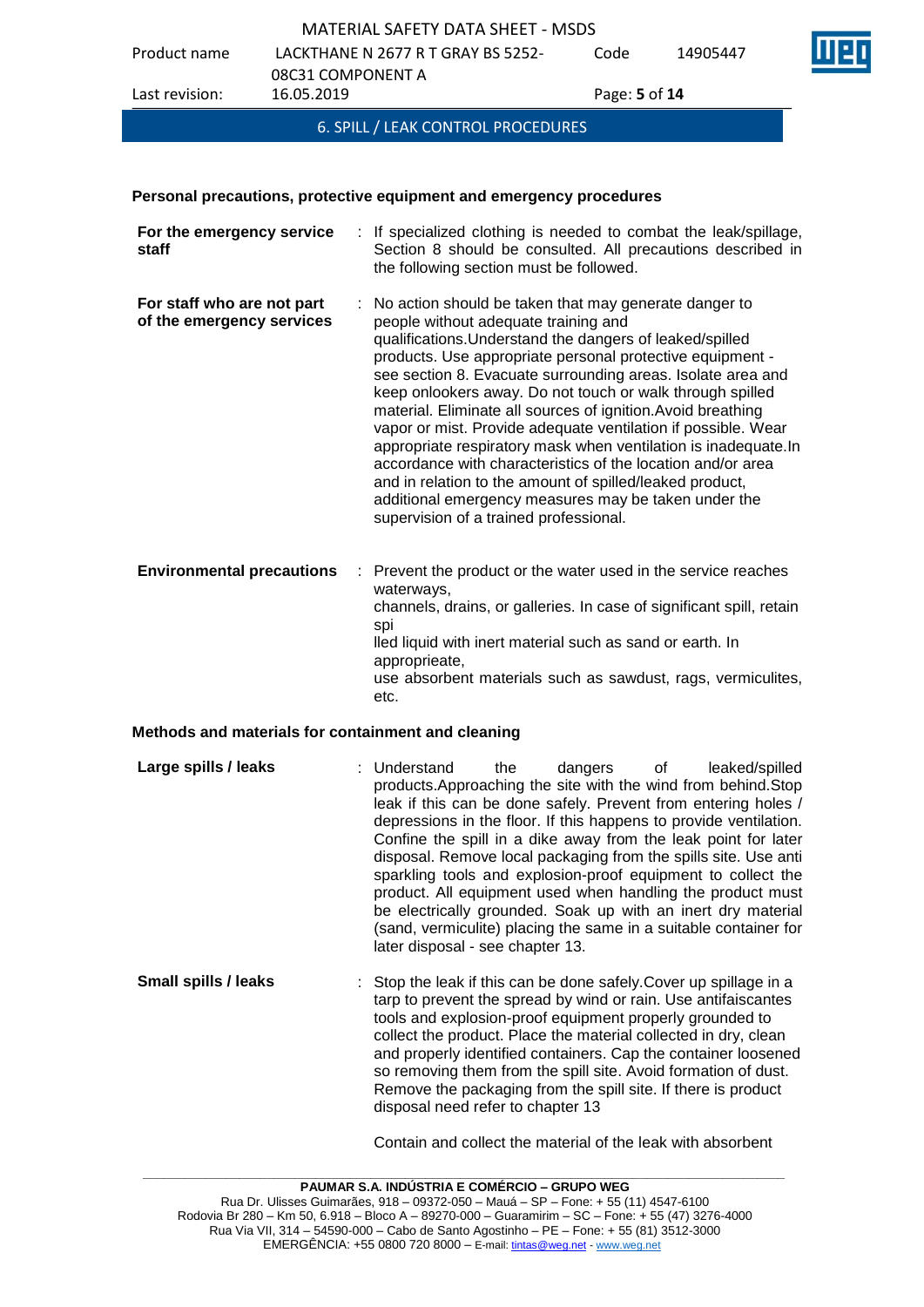Product name LACKTHANE N 2677 R T GRAY BS 5252- 08C31 COMPONENT A<br>16.05.2019

Code 14905447



Last revision: 16.05.2019 Page: **6** of **14**

materials and non-combustible, such as sand, earth, vermiculite, calcined diatomite, etc. in a waste container in accordance with local regulations.

## 7. HANDLING AND STORAGE

#### **Precautions for safe handling**

| <b>Instructions for safe</b><br>treatment | : Use individual protective equipment. Emergency showers and<br>eye wash basins must be installed in locations of use and<br>storage.                                                                                                                                                                                                                                                                                                                                                                                                                                                                                                                                                                                                                                                                                                                                                                                                                                                                                                                                                                                                                                                                                                                                                                                                                                                                                                                                                                                                                                                                                          |
|-------------------------------------------|--------------------------------------------------------------------------------------------------------------------------------------------------------------------------------------------------------------------------------------------------------------------------------------------------------------------------------------------------------------------------------------------------------------------------------------------------------------------------------------------------------------------------------------------------------------------------------------------------------------------------------------------------------------------------------------------------------------------------------------------------------------------------------------------------------------------------------------------------------------------------------------------------------------------------------------------------------------------------------------------------------------------------------------------------------------------------------------------------------------------------------------------------------------------------------------------------------------------------------------------------------------------------------------------------------------------------------------------------------------------------------------------------------------------------------------------------------------------------------------------------------------------------------------------------------------------------------------------------------------------------------|
| <b>Precautions for safe</b><br>handling   | Use appropriate personal protective equipment - see section<br>8; The product handling should occur in places with good<br>natural ventilation or with the presence of local exhaust<br>ventilation; The electrical installations must comply with the<br>International Electrical Commission Standards (IEC), ABNT<br>Standards (Brazilian Association of Technical Standards),<br>taking into account the results of the classification area study<br>for the local and/or product instalation.<br>Use anti-sparking tools when handling the product; In transfer<br>operations, metal containers must be used and all containers<br>must be properly grounded to avoid sparkling by the<br>accumulation of static energy; Handle and use away from hot<br>surfaces, sparks, open flames, and other sources of ignition.<br>Do not smoke; Do not ingest. Avoid inhalation of vapors or<br>smoke as well as avoid contact with eyes, skin and clothing;<br>Eating and drinking should be prohibited in the area where the<br>material is handled, stored and processed. Workers should<br>wash their hands before eating, drinking and smoking.<br>Remove contaminated clothing and protective equipment<br>before entering food areas; After use keep the product in its<br>original packaging, sealed; Empty containers may be<br>hazardous and should be disposed of properly. Do not reuse<br>the packaging; Emergency showers and eye washer should be<br>installed in the use and storage places.<br>Do not handle the product until you have read and understood<br>all safety precautions contained in this document. |
| <b>Fire protection</b>                    | Only use in well-ventilated locations, to prevent accumulation<br>of vapors in explosive concentrations. All conductive elements<br>of the system, in contact with the product, must be electrically<br>grounded Keep away from heat and sources of ignition. Tools<br>that do not produce sparks should be used. Do not smoke.                                                                                                                                                                                                                                                                                                                                                                                                                                                                                                                                                                                                                                                                                                                                                                                                                                                                                                                                                                                                                                                                                                                                                                                                                                                                                                |
| <b>Storage conditions</b>                 |                                                                                                                                                                                                                                                                                                                                                                                                                                                                                                                                                                                                                                                                                                                                                                                                                                                                                                                                                                                                                                                                                                                                                                                                                                                                                                                                                                                                                                                                                                                                                                                                                                |
| Substances to be avoid                    | : Keep away from oxidising agents, strong acid solutions and<br>strong alkaline solutions.                                                                                                                                                                                                                                                                                                                                                                                                                                                                                                                                                                                                                                                                                                                                                                                                                                                                                                                                                                                                                                                                                                                                                                                                                                                                                                                                                                                                                                                                                                                                     |
| <b>Storage conditions</b>                 | The electrical installation must comply with NEC(National<br>Electrical Code) or IEC (International Electrical Commission)                                                                                                                                                                                                                                                                                                                                                                                                                                                                                                                                                                                                                                                                                                                                                                                                                                                                                                                                                                                                                                                                                                                                                                                                                                                                                                                                                                                                                                                                                                     |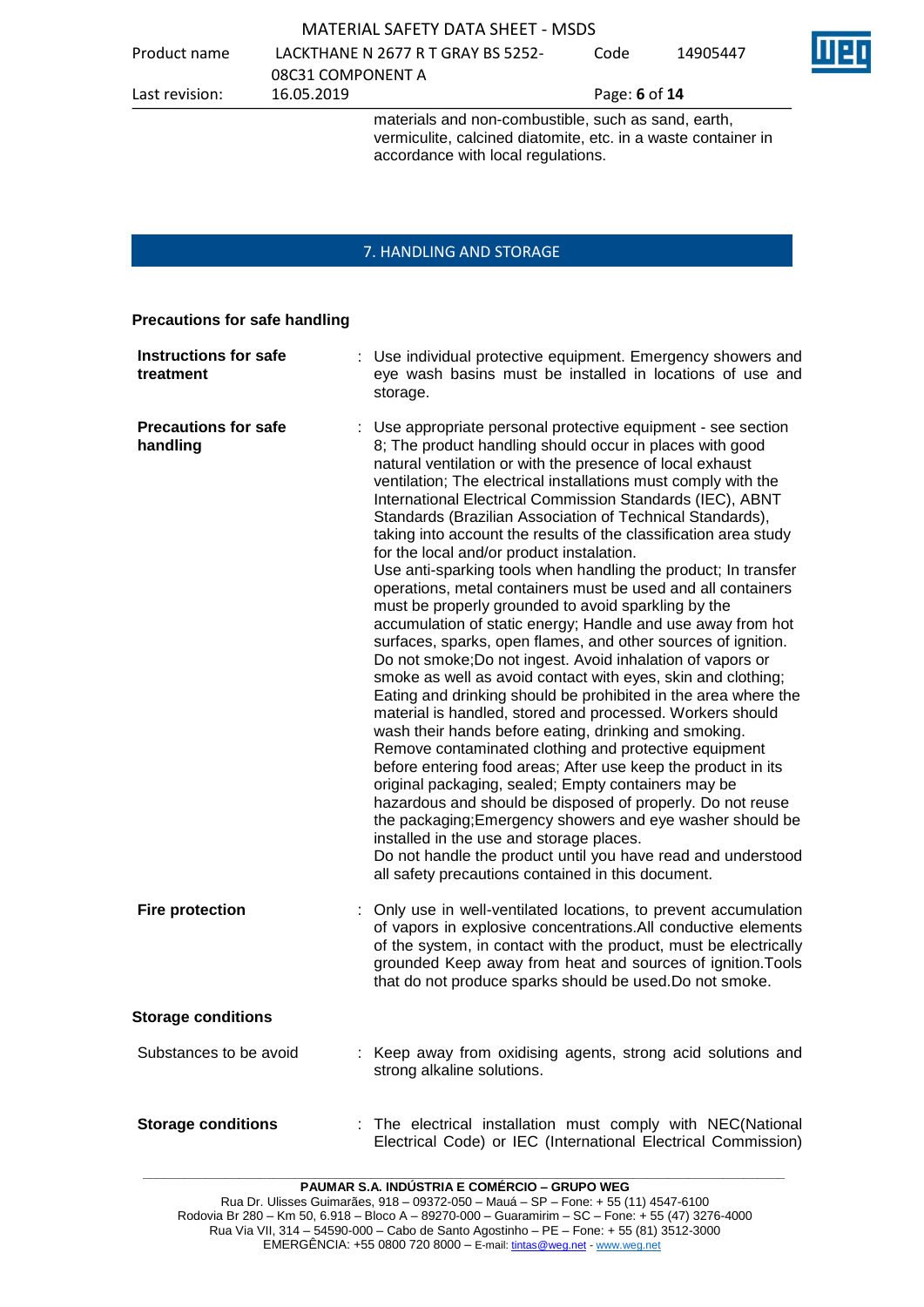| Product name                              |                   | LACKTHANE N 2677 R T GRAY BS 5252-                                                                                                                                                                                                                                                                                                | Code          | 14905447 |  |
|-------------------------------------------|-------------------|-----------------------------------------------------------------------------------------------------------------------------------------------------------------------------------------------------------------------------------------------------------------------------------------------------------------------------------|---------------|----------|--|
|                                           | 08C31 COMPONENT A |                                                                                                                                                                                                                                                                                                                                   |               |          |  |
| Last revision:                            | 16.05.2019        |                                                                                                                                                                                                                                                                                                                                   | Page: 7 of 14 |          |  |
|                                           |                   | standards and/or those of the ABNT (Brazilian Association of<br>Technical Standards). The floor of the storage area must be<br>impermeable, non-combustible and must have ditches that<br>allow run off into the containment reservoir. Storage tanks<br>must be surrounded by embankments and have drains in case<br>of leakage. |               |          |  |
| Appropriate storage<br>conditions         |                   | : Store the material in covered, dry, well ventilated and<br>identified areasKeep out of direct sunlight. Store in a closed<br>container.                                                                                                                                                                                         |               |          |  |
| Inappropriate storage<br>conditions       |                   | : Exposed to elevated temperatures, sun and rain. Close to<br>oxidizing agents. Close to food. Close to sources of heat and<br>ignition.                                                                                                                                                                                          |               |          |  |
| <b>Materials to avoid</b>                 |                   | : Do not store with explosive materials, flammableand/or toxic<br>gases, oxidizing, corrosive substances, or materials that may<br>generate spontaneous combustion.                                                                                                                                                               |               |          |  |
| Secure packaging materials                |                   |                                                                                                                                                                                                                                                                                                                                   |               |          |  |
| <b>Recommended packaging</b><br>materials |                   | Amber type glass.<br>Metal packaging                                                                                                                                                                                                                                                                                              |               |          |  |
| Packaging materials to be<br>avoided      |                   | : Certain plastic materials                                                                                                                                                                                                                                                                                                       |               |          |  |

#### 8. EXPOSURE CONTROL – PERSONAL PROTECTION

The information in this chapter contain general guidelines. Chapter 1 should be consulted for any information on the recommended use of this product in different scenarios of exposure.

|  | <b>Engineering control</b><br>measures | Preferably use the product in adequate application cabin.<br>In case it is not possible, provide exhaustion/ventilation<br>enough to keep the concentration of the agents indicated<br>in this section under the limits of tolerance (L.T.),<br>otherwise, use adequate respiratory protection equipment.<br>The engineering controls should keep the concentrations<br>of gas/vapour under the limit of LEL - Lower Explosive<br>Limit (see section 9). Use equipment explosion proof. |
|--|----------------------------------------|-----------------------------------------------------------------------------------------------------------------------------------------------------------------------------------------------------------------------------------------------------------------------------------------------------------------------------------------------------------------------------------------------------------------------------------------------------------------------------------------|
|--|----------------------------------------|-----------------------------------------------------------------------------------------------------------------------------------------------------------------------------------------------------------------------------------------------------------------------------------------------------------------------------------------------------------------------------------------------------------------------------------------------------------------------------------------|

**Control parameters**

#### **Occupational Exposure Limits**

| <b>Name</b>         | <b>CAS No.</b> | <b>TLV/TWA</b> | <b>TLV/STEL</b> | <b>TLV/TETO</b> | <b>Source</b> |
|---------------------|----------------|----------------|-----------------|-----------------|---------------|
| l GLYCOL ETHYL      | 111-15-9       | 5 ppm          |                 |                 | <b>ACGIH</b>  |
| ACETATE SOLVENT (N) |                |                |                 |                 |               |

**PAUMAR S.A. INDÚSTRIA E COMÉRCIO – GRUPO WEG** Rua Dr. Ulisses Guimarães, 918 – 09372-050 – Mauá – SP – Fone: + 55 (11) 4547-6100 Rodovia Br 280 – Km 50, 6.918 – Bloco A – 89270-000 – Guaramirim – SC – Fone: + 55 (47) 3276-4000 Rua Via VII, 314 – 54590-000 – Cabo de Santo Agostinho – PE – Fone: + 55 (81) 3512-3000 EMERGËNCIA: +55 0800 720 8000 – E-mail[: tintas@weg.net](mailto:tintas@weg.net) - [www.weg.net](http://www.weg.net/)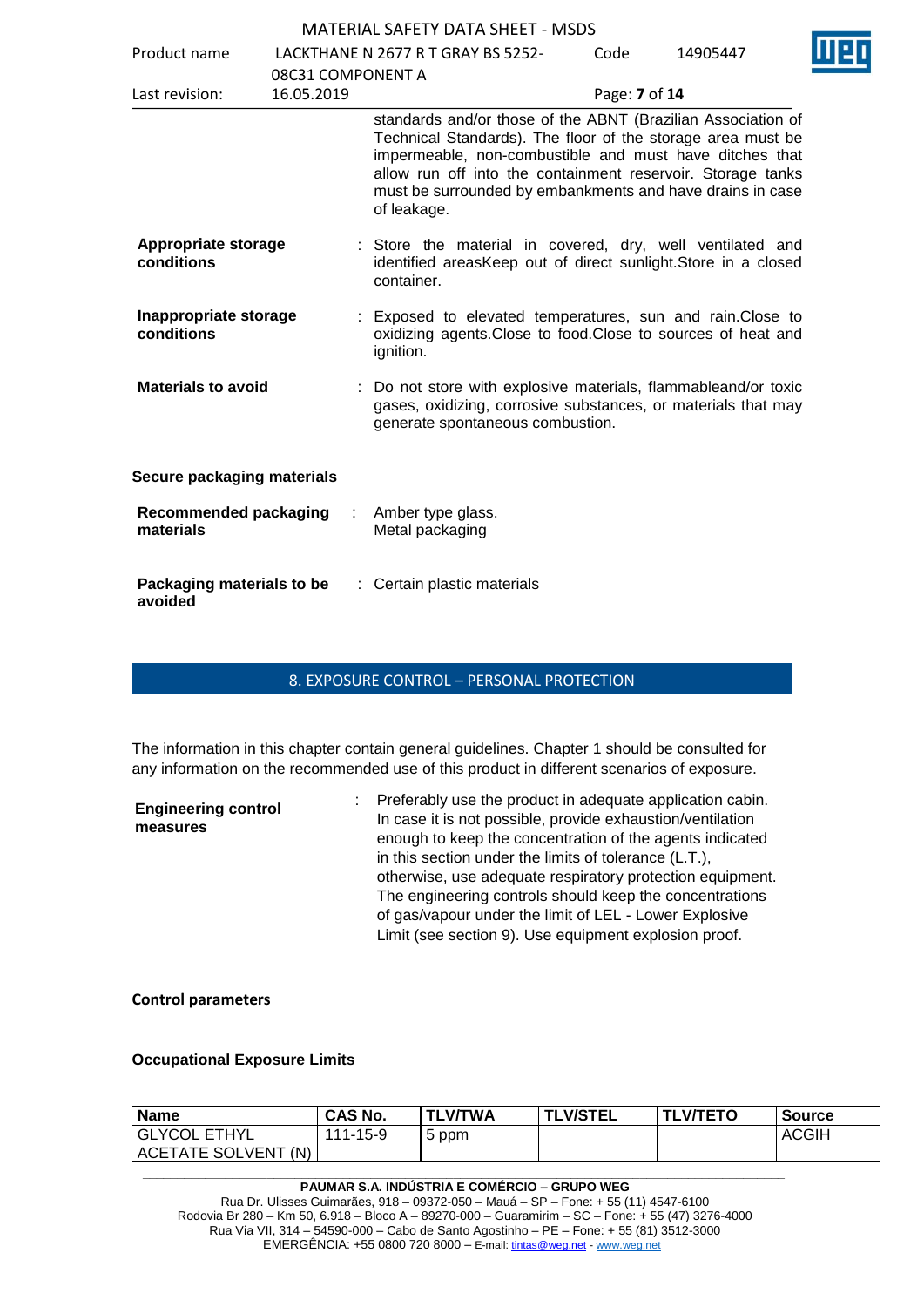Product name LACKTHANE N 2677 R T GRAY BS 5252- Code 14905447



| 16.05.2019<br>Last revision: | 08C31 COMPONENT A |                                                               | Page: 8 of 14                   |           |
|------------------------------|-------------------|---------------------------------------------------------------|---------------------------------|-----------|
| SOLVENT XYLENE (S)           | 1330-20-7         | 78 ppm340<br>mg/m <sup>3100</sup><br>ppm434 mg/m <sup>3</sup> | 150 ppm651<br>ma/m <sup>3</sup> | NR15ACGIH |

\*PPM - parts of vapour or gas per million of parts of contaminated air

\*\*MG/m<sup>3</sup> - miligrams per cubic meter of air.

## **Personal protective equipment required**

| <b>Respiratory protection</b> |  | In case of the concentrations are above the indicated<br>tolerance limits, the use of appropriated mask is<br>necessary for this goal (half-face mask or full face mask<br>with filter to organic vapors and acid gases). |
|-------------------------------|--|---------------------------------------------------------------------------------------------------------------------------------------------------------------------------------------------------------------------------|
| Eye protection                |  | Use hermetic goggles to protect against liquid splashes.                                                                                                                                                                  |
| Body and skin protection      |  | : It is recommended the use of apron barber type to<br>protecting upper limbs, trunk and lower limbs in case of<br>splash. In case of risk of static electricity generation the                                           |

# 9. PHYSICAL AND CHEMICAL PROPERTIES

cloth should be antistatic, includin the apron.

| Form                          |    | Liquid                        |
|-------------------------------|----|-------------------------------|
| <b>State of matter</b>        | t  | Liquid                        |
| Color                         |    | Gray                          |
| Odour                         |    | <b>Distinctive</b>            |
| <b>Odour limit</b>            |    | Not applicable                |
| рH                            |    | Not applicable                |
| <b>Melting point</b>          |    | Data not available.           |
| <b>Boiling point</b>          | t  | Data not available.           |
| <b>Flash Point (Open cup)</b> | ÷  | 30 °C                         |
|                               |    | 28 °C                         |
| <b>Evaporation rate</b>       | t. | Data not available.           |
| <b>Inflammation point</b>     | t. | Method: Data not available.   |
| <b>Upper explosive limit</b>  |    | Data not available.           |
| Lower explosive limit         | Ì  | Data not available.           |
| Vapor pressure                | t  | Data not available.           |
| <b>Density</b>                | t  | 1,49 - 1,59 g/cm <sup>3</sup> |
| Solubility(ies)               |    | Water-insoluble               |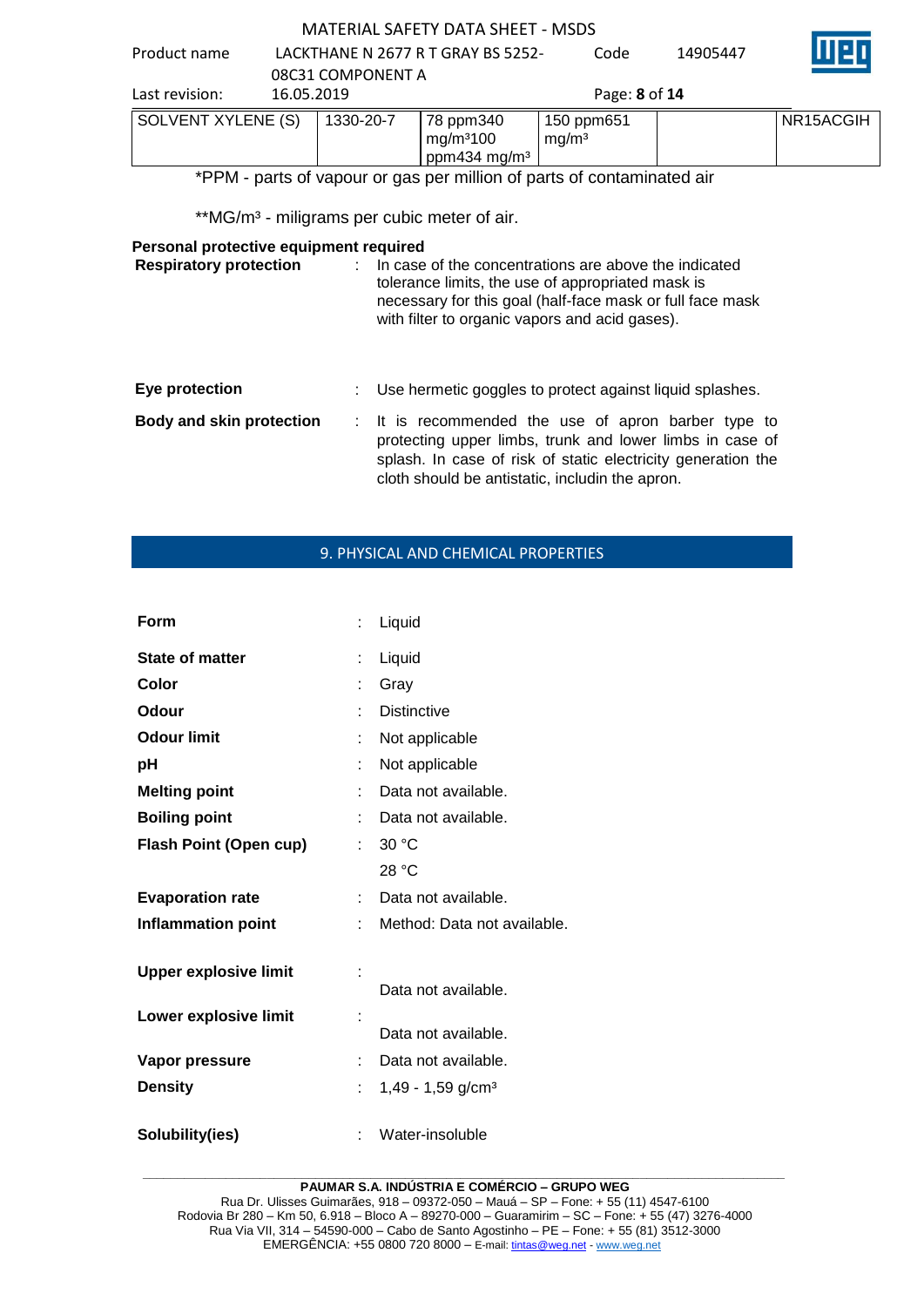|                                          |                                 |  | <b>MATERIAL SAFETY DATA SHEET - MSDS</b> |               |  |  |
|------------------------------------------|---------------------------------|--|------------------------------------------|---------------|--|--|
| Product name                             |                                 |  | LACKTHANF N 2677 R T GRAY BS 5252-       | Code          |  |  |
| Last revision:                           | 08C31 COMPONENT A<br>16.05.2019 |  |                                          | Page: 9 of 14 |  |  |
| N-octano /water partition<br>coefficient |                                 |  | Data not available.                      |               |  |  |
| <b>Auto flammability</b>                 |                                 |  | Data not available.                      |               |  |  |
| Cinematic viscosity (25°C)               |                                 |  | $\therefore$ 0 - 90 UK (A+B)             |               |  |  |
| Vapor density                            |                                 |  | Data not available.                      |               |  |  |
| Decomposition temperature                |                                 |  |                                          |               |  |  |

## 10. STABILITY AND REACTIVITY

| <b>Reactivity</b>                              | Presents no reactivity at room temperature and under normal<br>conditions of use.                                                                                                                         |  |  |
|------------------------------------------------|-----------------------------------------------------------------------------------------------------------------------------------------------------------------------------------------------------------|--|--|
| <b>Chemical stability</b>                      | Stable at room temperature and under normal conditions of<br>use. Unstable at temperatures above the flash point.                                                                                         |  |  |
| <b>Possibility of dangerous</b><br>reactions   | Presents no reactivity at room temperature and under normal<br>conditions of use.<br>None when the product is stored, applied and processed<br>correctly.                                                 |  |  |
| Need to add additives and<br><b>inhibitors</b> | Not necessary.                                                                                                                                                                                            |  |  |
| <b>Conditions to avoid</b>                     | Extreme heat and open flame.                                                                                                                                                                              |  |  |
| Incompatible materials                         | Do not store with explosive materials, flammableand/or toxic<br>gases, oxidizing, corrosive substances, or materials that may<br>generate spontaneous combustion.<br>Plastic materials soluble in Xylene. |  |  |
| Dangerous products of<br>decomposition         | : Produces noxious gases such as carbon monoxide (CO),<br>carbon dioxide (CO2) and nitrogen oxides (NOx).                                                                                                 |  |  |

## 11. TOXICOLOGICAL INFORMATION

## **Components GLYCOL ETHYL ACETATE SOLVENT (N)**

| Acute toxicity by oral<br>use | : Test species<br>DL50<br>Observations |
|-------------------------------|----------------------------------------|
| <b>Acute toxicity by</b>      | : Test species                         |

Rat 2.700 mg/kg

**PAUMAR S.A. INDÚSTRIA E COMÉRCIO – GRUPO WEG** Rua Dr. Ulisses Guimarães, 918 – 09372-050 – Mauá – SP – Fone: + 55 (11) 4547-6100 Rodovia Br 280 – Km 50, 6.918 – Bloco A – 89270-000 – Guaramirim – SC – Fone: + 55 (47) 3276-4000 Rua Via VII, 314 – 54590-000 – Cabo de Santo Agostinho – PE – Fone: + 55 (81) 3512-3000 EMERGËNCIA: +55 0800 720 8000 – E-mail[: tintas@weg.net](mailto:tintas@weg.net) - [www.weg.net](http://www.weg.net/)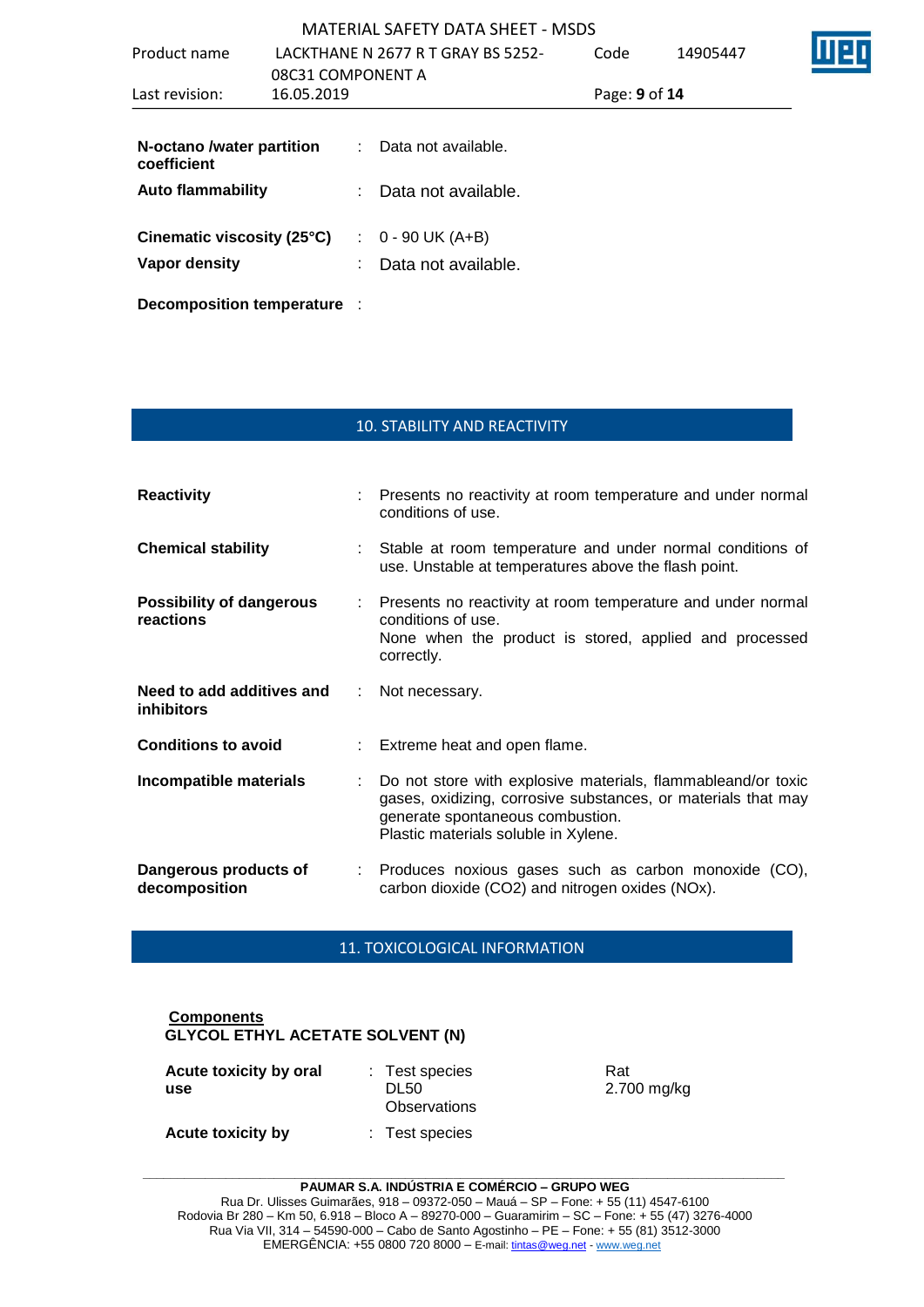| LACKTHANE N 2677 R T GRAY BS 5252-<br>Product name<br>08C31 COMPONENT A |  |                                               | Code                                                                                                                               |                | 14905447     |                     |
|-------------------------------------------------------------------------|--|-----------------------------------------------|------------------------------------------------------------------------------------------------------------------------------------|----------------|--------------|---------------------|
| 16.05.2019<br>Last revision:                                            |  |                                               |                                                                                                                                    | Page: 10 of 14 |              |                     |
| inhalation                                                              |  |                                               | <b>DL50</b><br>Observations                                                                                                        |                |              | Data not available. |
| Acute toxicity by<br>cutaneous use                                      |  | : Test species<br><b>DL50</b><br>Observations | Rabbit<br>10.200 mg/kg                                                                                                             |                |              |                     |
| <b>Acute toxicity (other</b><br>methods of<br>administration)           |  |                                               | : Test species<br><b>DL50</b><br><b>LC50</b><br>Non-standard unit value                                                            |                |              | Data not available. |
| <b>Corrosion/irritation of</b><br>skin                                  |  |                                               | Data not available.                                                                                                                |                |              |                     |
| Serious eye damage/eye<br>irritation                                    |  |                                               | : Data not available.                                                                                                              |                |              |                     |
| <b>Respiratory or dermal</b><br>sensitivity                             |  |                                               | Data not available.                                                                                                                |                |              |                     |
| <b>Mutageneses</b>                                                      |  |                                               | : Data not available.                                                                                                              |                |              |                     |
| Carcinogenicity                                                         |  |                                               | Data not available.                                                                                                                |                |              |                     |
| <b>Toxic effects for</b><br>reproduction                                |  |                                               | : That is assumed that produces an adverse effect on the<br>fitness or reproductive capacity or the development of human<br>beings |                |              |                     |
| Specific target organ<br>toxicity (STOT) - single<br>exposure           |  | ÷.                                            | Data not available.                                                                                                                |                |              |                     |
| Specific target organ<br>toxicity (STOT) - repeat<br>exposure           |  |                                               | Data not available.<br>÷.                                                                                                          |                |              |                     |
| Aspiration hazard                                                       |  |                                               | Data not available.                                                                                                                |                |              |                     |
| <b>SOLVENT XYLENE (S)</b>                                               |  |                                               |                                                                                                                                    |                |              |                     |
| Acute toxicity by oral<br>use                                           |  |                                               | Test species<br><b>DL50</b><br>Observations                                                                                        | Rat            | 4.300 mg/kg  |                     |
| Acute toxicity by<br>inhalation                                         |  |                                               | : Test species<br><b>DL50</b><br>Observations                                                                                      | Rat            | 21,7 mg/l4 h |                     |
| Acute toxicity by<br>cutaneous use                                      |  |                                               | Rabbit<br>: Test species<br><b>DL50</b><br>> 1.700 mg/kg<br>Observations<br>Data not available.                                    |                |              |                     |
| <b>Acute toxicity (other</b><br>methods of<br>administration)           |  |                                               | Data not available.<br>: Test species<br><b>DL50</b><br><b>LC50</b><br>Non-standard unit value                                     |                |              |                     |
| <b>Corrosion/irritation of</b><br>skin                                  |  | ÷.                                            | Category 2                                                                                                                         |                |              |                     |

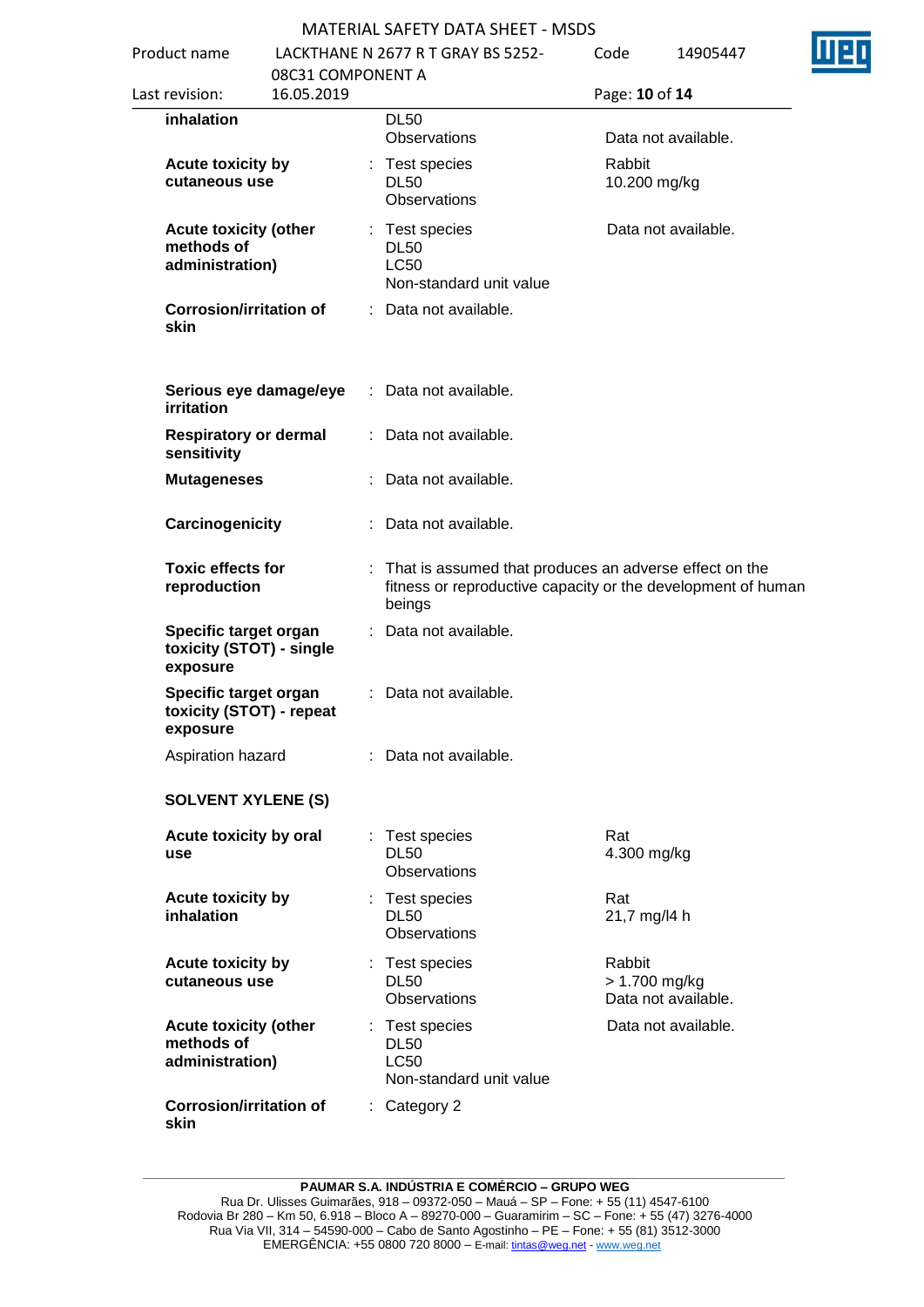| Product name   | LACKTHANE N 2677 R T GRAY BS 5252- | Code           | 14905447 |  |
|----------------|------------------------------------|----------------|----------|--|
|                | 08C31 COMPONENT A                  |                |          |  |
| Last revision: | 16.05.2019                         | Page: 11 of 14 |          |  |

| Serious eye damage/eye<br>irritation                          | : Data not available. |
|---------------------------------------------------------------|-----------------------|
| Respiratory or dermal<br>sensitivity                          | : Category 1          |
| <b>Mutageneses</b>                                            | Data not available.   |
| Carcinogenicity                                               | : Data not available. |
| <b>Toxic effects for</b><br>reproduction                      | : Category 1C         |
| Specific target organ<br>toxicity (STOT) - single<br>exposure | : Data not available. |
| Specific target organ<br>toxicity (STOT) - repeat<br>exposure | : Data not available. |
| Aspiration hazard                                             | Data not available.   |

Not classified in terms of toxicity based on the data available.

# 12. ECOLOGICAL INFORMATION

| Stability in soil                          | : The product easily infiltrates into the soil                                          |
|--------------------------------------------|-----------------------------------------------------------------------------------------|
| <b>Other toxicological</b><br>observations | Data not available.                                                                     |
| <b>Ecotoxicity</b>                         | Contaminates the ground water.<br>Detrimental to the fauna<br>Detrimental to the flora. |

### 13. DIOSPOSAL AND TREATMENT CONSIDERATIONS

#### **Recommended methods for final disposal**

| <b>Product</b> | : Class I Waste - Dispose of in industrial landfill or a facility<br>authorized for recycling in accordance with federal, stateor<br>local regulations |
|----------------|--------------------------------------------------------------------------------------------------------------------------------------------------------|
| Waste          | : Class I Waste - Dispose of in industrial landfill or a facility<br>authorized for recycling in accordance with federal, stateor<br>local regulations |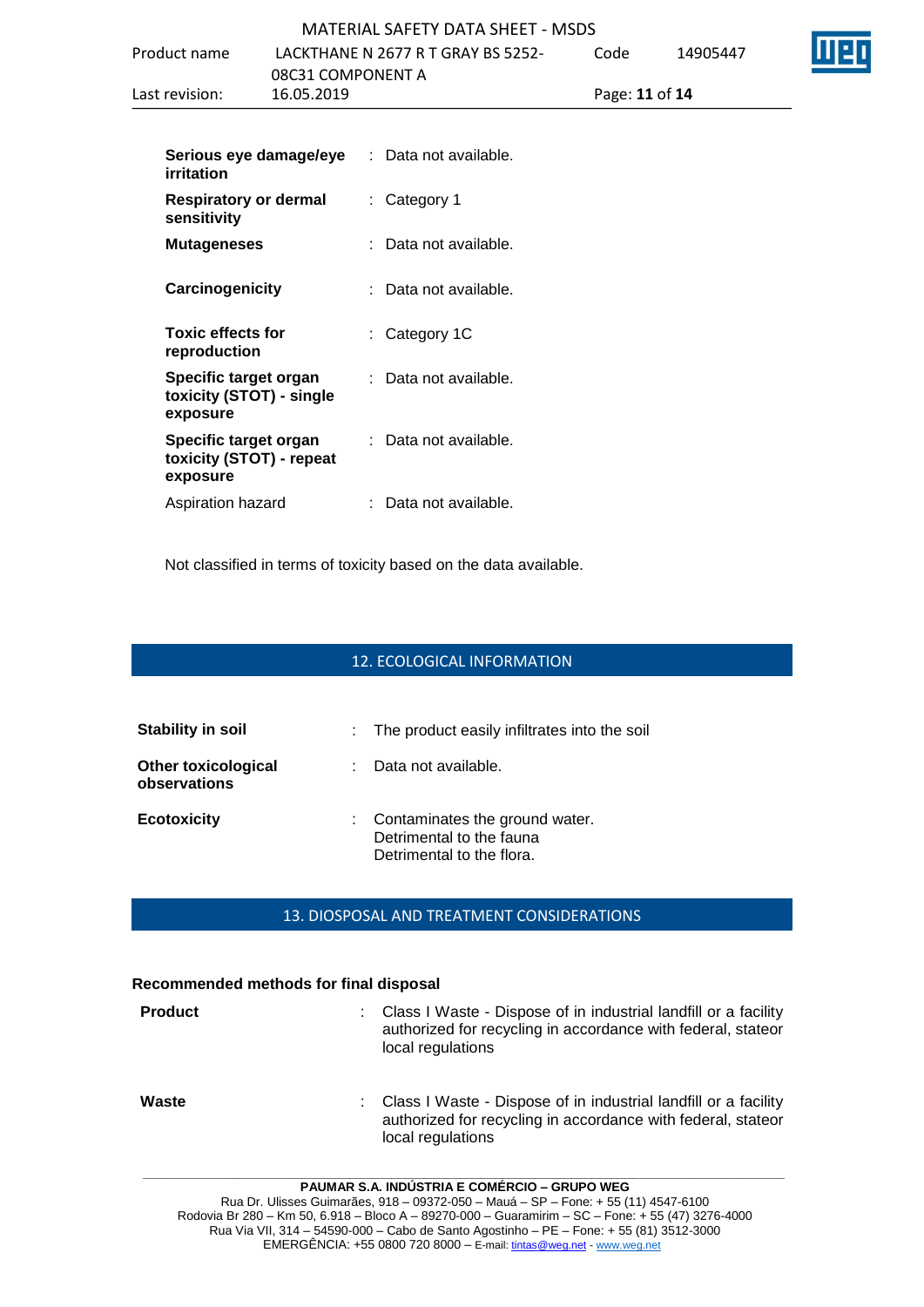| Product name          | MATERIAL SAFETY DATA SHEET - MSDS<br>LACKTHANE N 2677 R T GRAY BS 5252-<br>08C31 COMPONENT A                                                                                                                                    |                                       |  | Code<br>14905447 |  |  |
|-----------------------|---------------------------------------------------------------------------------------------------------------------------------------------------------------------------------------------------------------------------------|---------------------------------------|--|------------------|--|--|
| Last revision:        | 16.05.2019                                                                                                                                                                                                                      |                                       |  | Page: 12 of 14   |  |  |
| <b>Used packaging</b> | Clean packaging should be sent for recycling. Packaging with<br>class I waste should be disposed of in industrial landfill or a<br>facility authorized for recycling in accordance with federal,<br>state or local regulations. |                                       |  |                  |  |  |
|                       |                                                                                                                                                                                                                                 | <b>14. TRANSPORTATION INFORMATION</b> |  |                  |  |  |

| fLand |                                  |                                                                                                                                 |
|-------|----------------------------------|---------------------------------------------------------------------------------------------------------------------------------|
|       | <b>ONU</b>                       | : 1263                                                                                                                          |
|       | <b>Class of risk</b>             | : 3                                                                                                                             |
|       | <b>Risk number</b>               | : 30                                                                                                                            |
|       | Packaging group                  | $\therefore$ $\blacksquare$                                                                                                     |
|       | <b>Name</b>                      | Paint (including coats, lacquers, enamels, colorant, gum-<br>lacquers, varnishes, polishes, liquid fillers and liquid lacquers) |
|       | <b>Shipping</b>                  |                                                                                                                                 |
|       | <b>ONU</b>                       | 1263                                                                                                                            |
|       | <b>Class of risk</b>             | $\therefore$ 3                                                                                                                  |
|       | Packaging group                  | : III                                                                                                                           |
|       | <b>EmS</b>                       | F-E                                                                                                                             |
|       | <b>MFAG</b>                      | 310                                                                                                                             |
|       | Appropriate name for<br>dispatch | Paint (including coats, lacquers, enamels, colorant, gum-<br>lacquers, varnishes, polishes, liquid fillers and liquid lacquers) |
|       | Air transport<br><b>ONU</b>      | : 1263                                                                                                                          |
|       | <b>Class of risk</b>             | $\therefore$ 3                                                                                                                  |
|       | Packaging group                  | : III                                                                                                                           |
|       | Appropriate name for<br>dispatch | Paint (including coats, lacquers, enamels, colorant, gum-<br>lacquers, varnishes, polishes, liquid fillers and liquid lacquers) |

# 15. REGULATORY INFORMATION

This MSDS (Material Safety Data Sheet) was generated according to the criteria of NBR 14725/2014. (Brazilian standard that defines the GHS).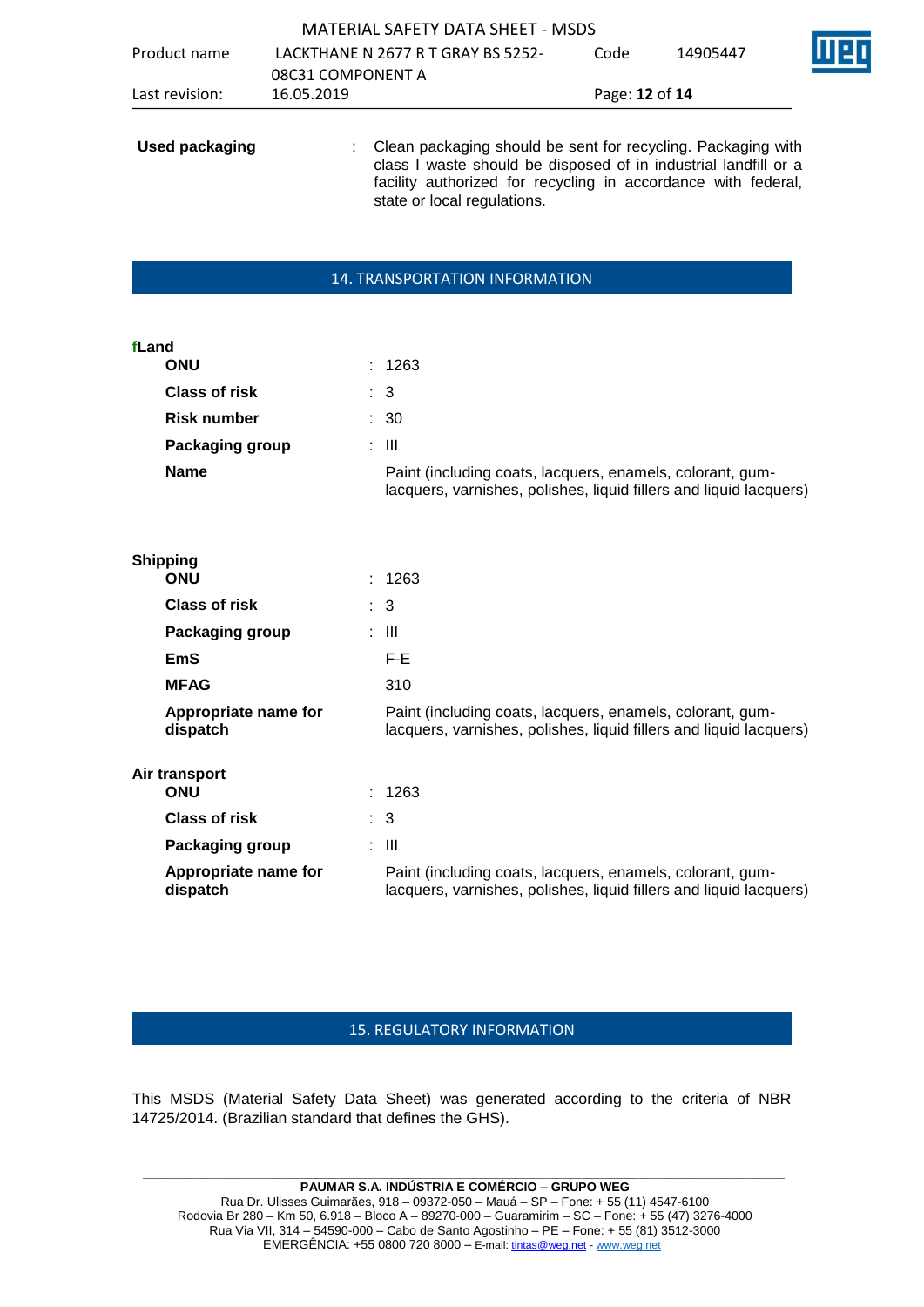| Product name                 |            | LACKTHANE N 2677 R T GRAY BS 5252-                                            | Code           | 14905447 |
|------------------------------|------------|-------------------------------------------------------------------------------|----------------|----------|
|                              |            | 08C31 COMPONENT A                                                             |                |          |
| Last revision:               | 16.05.2019 |                                                                               | Page: 13 of 14 |          |
| Specific Regulations for the |            | Federal Decree No. 2657, July 3rd, 1998.                                      |                |          |
| <b>Chemical Product.</b>     |            | Ordinance No. 229, May 24th, 2011 - Changes to Regulatory<br>Standard No. 26. |                |          |
|                              |            | ABNT NBR 14725: 2014 - valid from 19/12/2014 -                                |                |          |
|                              |            | Amendment 1 (19/11/2014).                                                     |                |          |
|                              |            | Law No. 12305, August 2nd 2010 (Solid Waste National<br>Policy).              |                |          |
|                              |            | Decree No. 7404, December 23rd, 2010.                                         |                |          |
|                              |            | Resolution ANTT N° 5.232, December 14th 2016.                                 |                |          |
|                              |            |                                                                               |                |          |

# 16. ADDITIONAL INFORMATION

#### **Acronyms Used:**

**Legenda:**

| <b>CAS</b>      | <b>Chemical Abstract Service</b>                          |  |  |  |  |  |
|-----------------|-----------------------------------------------------------|--|--|--|--|--|
| VO              | <b>Organic Vapors</b>                                     |  |  |  |  |  |
| <b>NEC</b>      | National Eletrical code/Código Nacional de Eletricidade   |  |  |  |  |  |
| IEC:            | <b>International Eletrical Commision</b>                  |  |  |  |  |  |
| <b>ABNT</b>     | <b>Brazilian Association of Technical Standards</b>       |  |  |  |  |  |
| <b>ACGIH</b>    | American Conference of Governmental Industrial Hygienists |  |  |  |  |  |
| <b>TLV</b>      | <b>Threshold Limit Values</b>                             |  |  |  |  |  |
| <b>TLV/TWA</b>  | <b>Time Weighted Average</b>                              |  |  |  |  |  |
| <b>TLV/STEL</b> | Short Term Exposure Limit                                 |  |  |  |  |  |
| TLC/C:          | Tolerance Limit - Ceiling Value                           |  |  |  |  |  |
| EPI:            | Individual Protective Equipment                           |  |  |  |  |  |
| СA              | <b>Approval Certificate</b>                               |  |  |  |  |  |
| <b>PPRA</b>     | <b>Environmental Risk Prevention Program</b>              |  |  |  |  |  |
| <b>NR</b>       | <b>Regulatory Standard</b>                                |  |  |  |  |  |
| <b>NFPA</b>     | <b>National Fire Protection Agency</b>                    |  |  |  |  |  |
| mmHg            | Millimeters of mercury - pressure unit                    |  |  |  |  |  |
| <b>DL50</b>     | Lethal Dose average                                       |  |  |  |  |  |
| <b>CL50</b>     | Lethal Concentration average                              |  |  |  |  |  |
| ppm             | Parts per million                                         |  |  |  |  |  |
| N.d             | Not available                                             |  |  |  |  |  |
| $A + B$         | Viscosity of the mixture of component A + component B     |  |  |  |  |  |